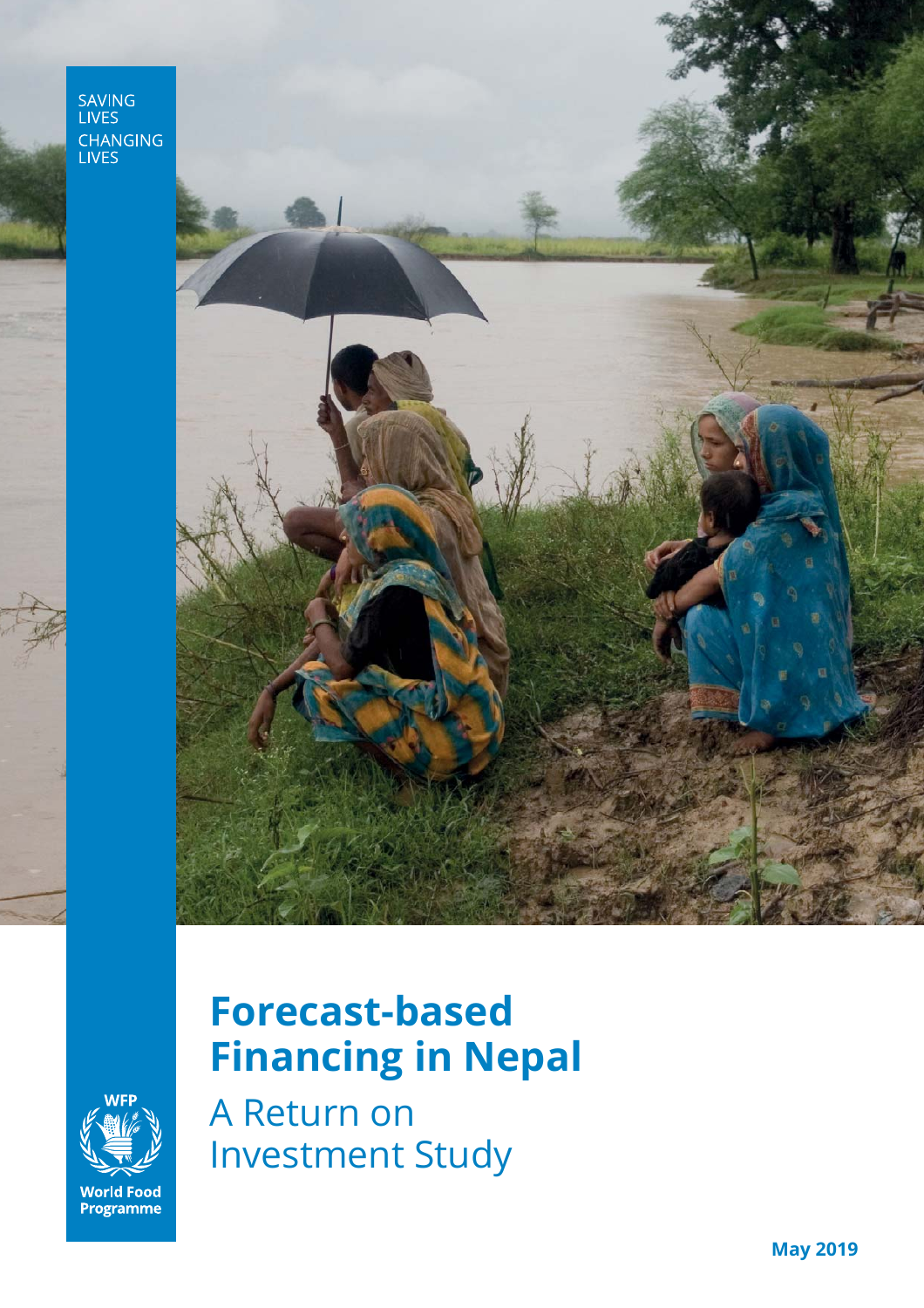











away homes and food stocks, leaving families nothing to fall back on.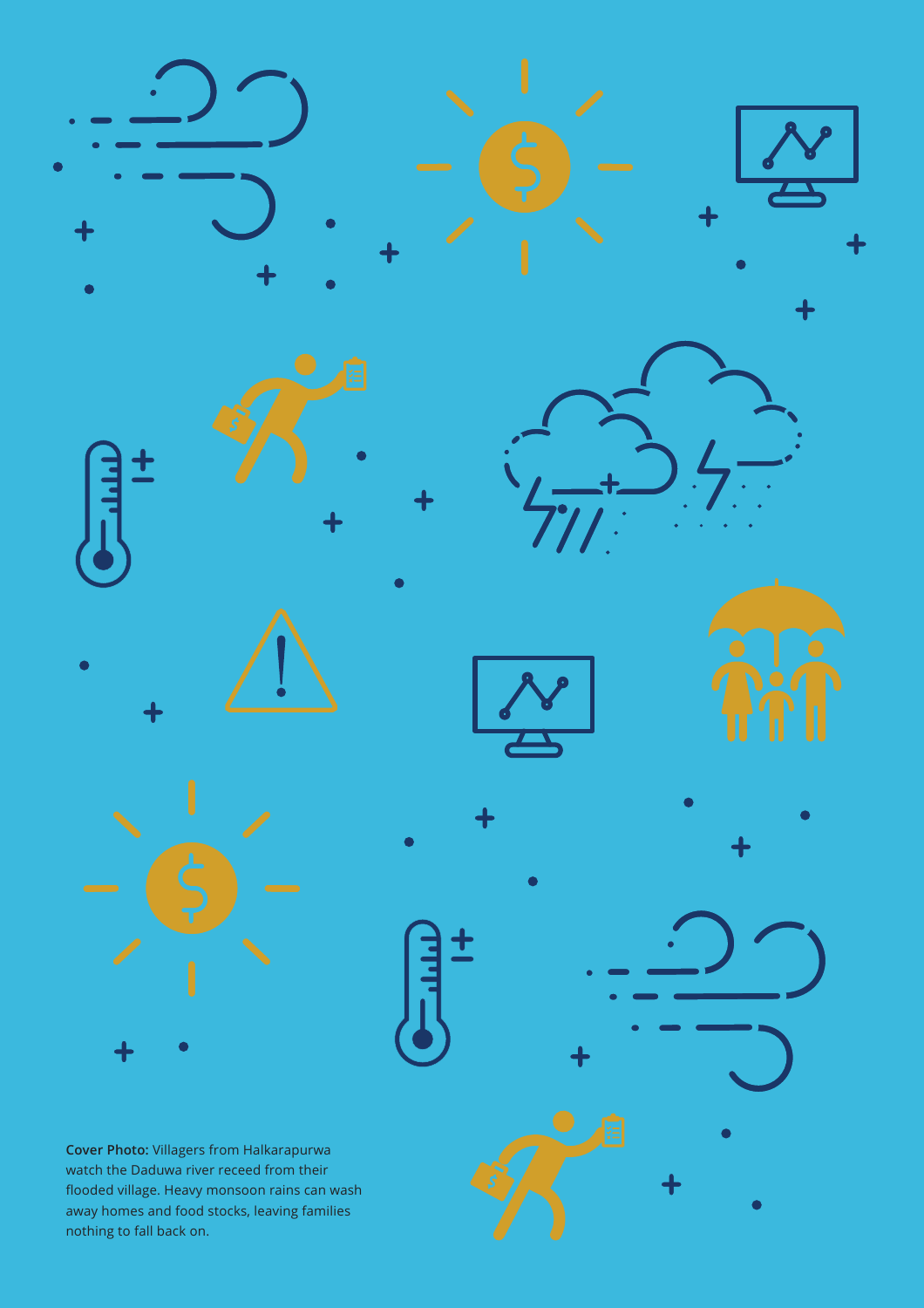## Context

Floods and landslides are among the most destructive types of climate-related hazards present in Nepal. They are occurring with increased frequency, intensity and scope, particularly during the monsoon season within the densely populated southern Terai plains. Each year, tens of thousands of households are affected, justifying the pressing need to strengthen disaster risk reduction activities.

Growing evidence suggests that robust early warning systems based on credible scientific weather forecasts, together with preparedness and anticipatory action protocols, can add significant value in increasing community resilience and reducing the need for humanitarian assistance. The problem, however, has often been that although forecasts are available, the humanitarian community has not been able to use them effectively to take action prior to a climate-related shock turning into a disaster.

In Nepal, the government Department of Hydrology and Meteorology (DHM) possesses mechanisms to issue flood forecasts, but without sufficient lead times or timely communication mechanisms to allow for anticipatory actions in potentially affected communities. In addition, there is a gap between early warnings and anticipatory actions, preventing mitigation measures from taking place and thus suffering immense flood-related damages.

To address those challenges, the World Food Programme (WFP) and the Government of Nepal are implementing a Forecast-based Financing project (FbF) aimed at bridging the gap between early warnings and anticipatory actions for floods in the 14 most disaster-prone districts of the Terai region. As part of the effort to build evidence and analyse the benefits of investing in forecast-based anticipatory action in Nepal and other disaster-prone countries, a return on investment analysis was commissioned. This report presents the main results of that study.

## **The Humanitarian Return on Investment (H-ROI) Methodology**

The return on investment methodology is widely used in finance for comparing the gains obtained from an investment (returns) with the costs of the investment over the course of its lifespan.

In the present study, the investment consists of inputs provided by donors, governments and humanitarian actors for emergency preparedness and anticipatory action initiatives. Returns are the quantitative savings and qualitative improvements in subsequent emergency responses that result from this investment.

Since 2014, in collaboration with other United Nations agencies, WFP has been developing a methodology for determining the quantitative savings and qualitative improvements obtained during an emergency response when prior investments in emergency preparedness and anticipatory action have been made.

The methodology is based on analysis of the eight evaluation criteria of the Development Assistance Committee of the Organisation for Economic Co-operation and Development (OECD-DAC).1 These criteria provide a widely agreed framework of performance standards for humanitarian action. An investment in preparedness or anticipatory action is analysed according to each criterion by comparing the improvements in an emergency response when the investment is in place with the situation without the investment. The methodology includes standard indicators for some criteria; for example, financial savings is an indicator for the efficiency criteria. These standard indicators are complemented by other indicators that are developed on a case-by-case basis. The analysis is based on available historical data, informed assumptions and a risk scenario for the setting being analysed, including the type of emergency, the populations affected and the probability of the hazard taking place.

The methodology allows analysis of a wide range of investments from the pre-positioning of food assistance and infrastructure to the provision of training and data systems. The results of the analysis support WFP and partners in better planning emergency preparedness activities and anticipatory actions, demonstrating evidence of their benefits and mobilizing resources efficiently.

<sup>1</sup> Active Learning Network for Accountability and Performance in Humanitarian Action (ALNAP). 2013. Evaluation of Humanitarian Action: Pilot guide, https://www.alnap.org/help-library/evaluation-of-humanitarian-action-pilot-guide. In 1991, OECD-DAC set out broad principles for guiding the evaluation process for DAC members. The criteria were adapted for the evaluation of complex emergencies (OECD-DAC, 1999). http://www.oecd.org/dac/evaluation/ daccriteriaforevaluatingdevelopmentassistance.htm. The DAC criteria are intended to be a comprehensive and complementary set of measures.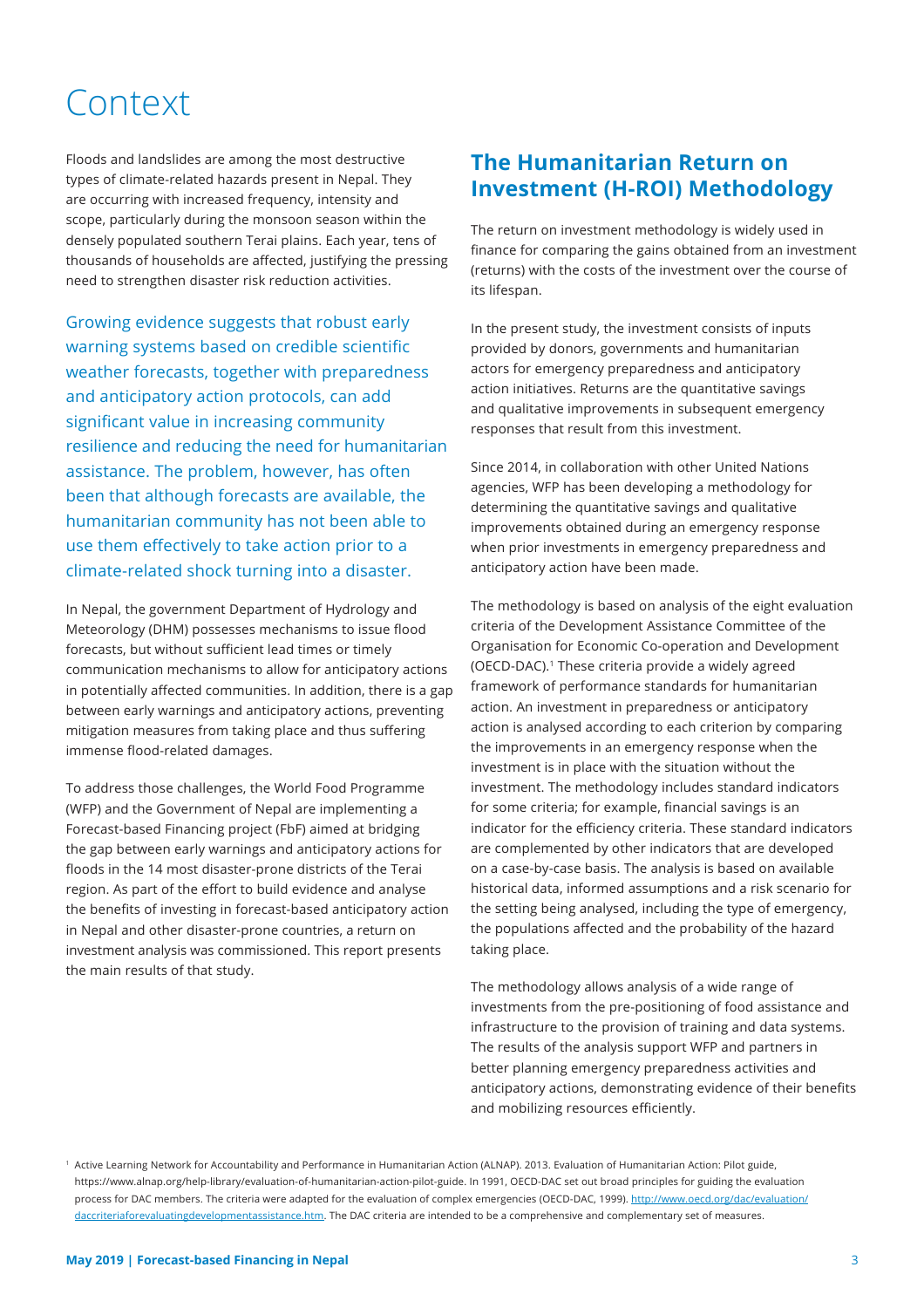### **Data Sources**

The risk profile forms the basis of the analysis, developed using data from historical records (MoHA) and expert consultations with key informants from district chapters of the Nepal Red Cross Sosciety (NRCS). It provides an insight into the risk situation, including the frequency of risk and the population groups affected. Nepal experiences monsoon floods every year and the average affected population requiring assistance typically reaches 175,000 out<sup>2</sup> of an area with a population of 290,000.

Most of the data collected for the calculation of the qualitative and quantitative benefits for emergency responses that result from investments come from previous flood disaster impact and response data and experts' assumptions.

## **The Investment**

#### **Forecast-based Financing (FbF)**

Forecast-based Financing is an innovative mechanism whereby anticipatory actions at community and government levels are predefined, triggered and implemented before a climate shock occurs. The key principle is that humanitarian responders, disaster management authorities and communities agree on a set of anticipatory actions that are implemented to mitigate, to the extent possible, the impact of a shock once a forecast predicts a certain threshold of risk probability will be exceeded. For instance, when a 10 day rainfall forecast indicates a high-risk level for flooding, early warning information is circulated between organizations and communities on the potential flood event, relief and rescue materials are readied for deployment, farmers are instructed to delay planting or harvest early depending on the time of the growing season or to protect their livestock and fishponds. These actions limit the losses and damages caused by climate hazards, reduce suffering and the overall need for humanitarian assistance in their aftermath. Each anticipatory action has an associated budget and is implemented according to pre-agreed Standard Operating Procedures (SOPs) and pre-defined thresholds.

An intergrated approach, based upon forecasting technologies coupled with community practices, is required. Activities are closely aligned with national priorities, leverage local field expertise and build on existing coordination mechanisms.

#### **FbF implementation in Nepal**

In Nepal, a baseline assessment of the early warning system was completed at the district level in 14 of the most floodprone districts of the Terai region (recurrent flooded area). Following that, the project improved the lead times of DHM warnings from hours to days, assessed community flood risk, identified flood risk thresholds for low, medium and highimpact events, developed forecast triggers, and facilitated the development of anticipatory actions in each district together with all stakeholders involved in emergency response (local/ national government authorities and humanitarian actors). Once these processes were captured and integrated into SOPs, a table-top simulation was undertaken to validate the SOPs and further adjustments were made. The SOPs became part of the DDRC (District Disaster Response Committee) disaster preparedness and response plan and a budget was allocated to implement the SOPs in case of an early warning trigger. Post and pre-monsoon reviews of the SOPs are undertaken to further refine the triggers, thresholds and anticipatory actions. General preparedness actions are undertaken on an annual basis, ahead of the monsoon season at the district level. To ensure national ownership and continuity, the FbF modality is included in the Nepal Strategic Action Plan for Disaster Risk Reduction and Management 2018-2030.

Regarding the early warning system, the investment does not directly intervene on the technical improvement of the forecasts but ensures that the DHM has access to new types of data and improved forecasting models. However, the project aims to improve early warning communication between the different stakeholders to ensure everyone receives the right information at the right time, with an emphasis on the "last mile" of flood warning communication to potentially affected communities.



2 (MoHA 1971-2017, Multi Agency Flood Impact Assessment Report 2007, 08 & 17, Monsoon Preparedness Assessment Report, Shelter Cluster Nepal 2016 and key informants from district chapters of NRCS)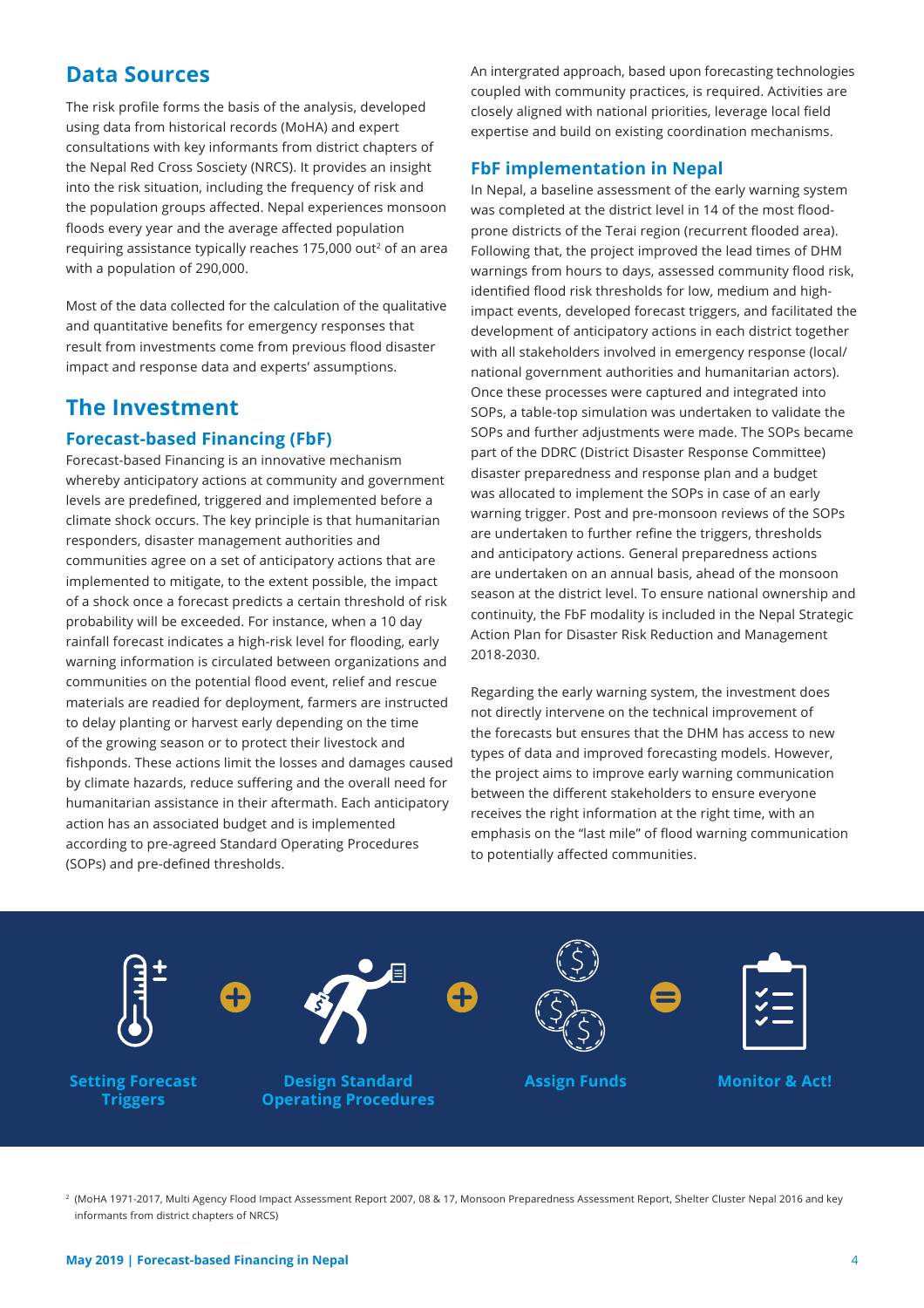#### **Figure 1: FbF Target Districts in Nepal**



14 Flood-prone districts implementing Forecast-based Financing

A first phase of the project was implemented in six floodprone districts<sup>3</sup> from 2015-2017. Building on the lessons learned from the first phase, a second phase started in 2017, which, at the time of this report, added another eight floodprone districts<sup>4</sup> (14 in total) and consolidated the outputs of the first phase.

#### **Risks**

Having in place an improved early warning and communication system as well as an anticipatory action plan does not necessarily ensure effective use of the system by the authorities and communities. Moreover, Nepal is notably going through a transitional phase from centralized governance to a federal system, with operational laws, human resources and financial arrangements yet to be materialized at provincial and local government levels. For the system to run smoothly, advocacy and periodic exercises to sensitize new government actors are planned to mitigate those risks. To accurately reflect these risks, a learning curve of 10 years has been taken into account in the analysis of this project's return on investment.

#### **Table 1: Total cost of FbF investment**

| <b>TOTAL INVESTMENT COST</b><br><b>OVER 6 YEARS (14 DISTRICTS)</b> | <b>YEARLY RUNNING COST</b> | <b>TOTAL ACTUALIZED COSTS</b><br><b>OVER 20 YEARS</b> |
|--------------------------------------------------------------------|----------------------------|-------------------------------------------------------|
| US\$1.8 million                                                    | <b>US\$146,000</b>         | US\$1.9 million                                       |

3 Districts names: Dang, Banke, Bardiya, Surkhet, Kailali and Kanchanpur

4 Districts names: Jhapa, Sunsari, Saptari, Dhanusa, Mahottari, Udayapur, Chitwan and Nawalparasi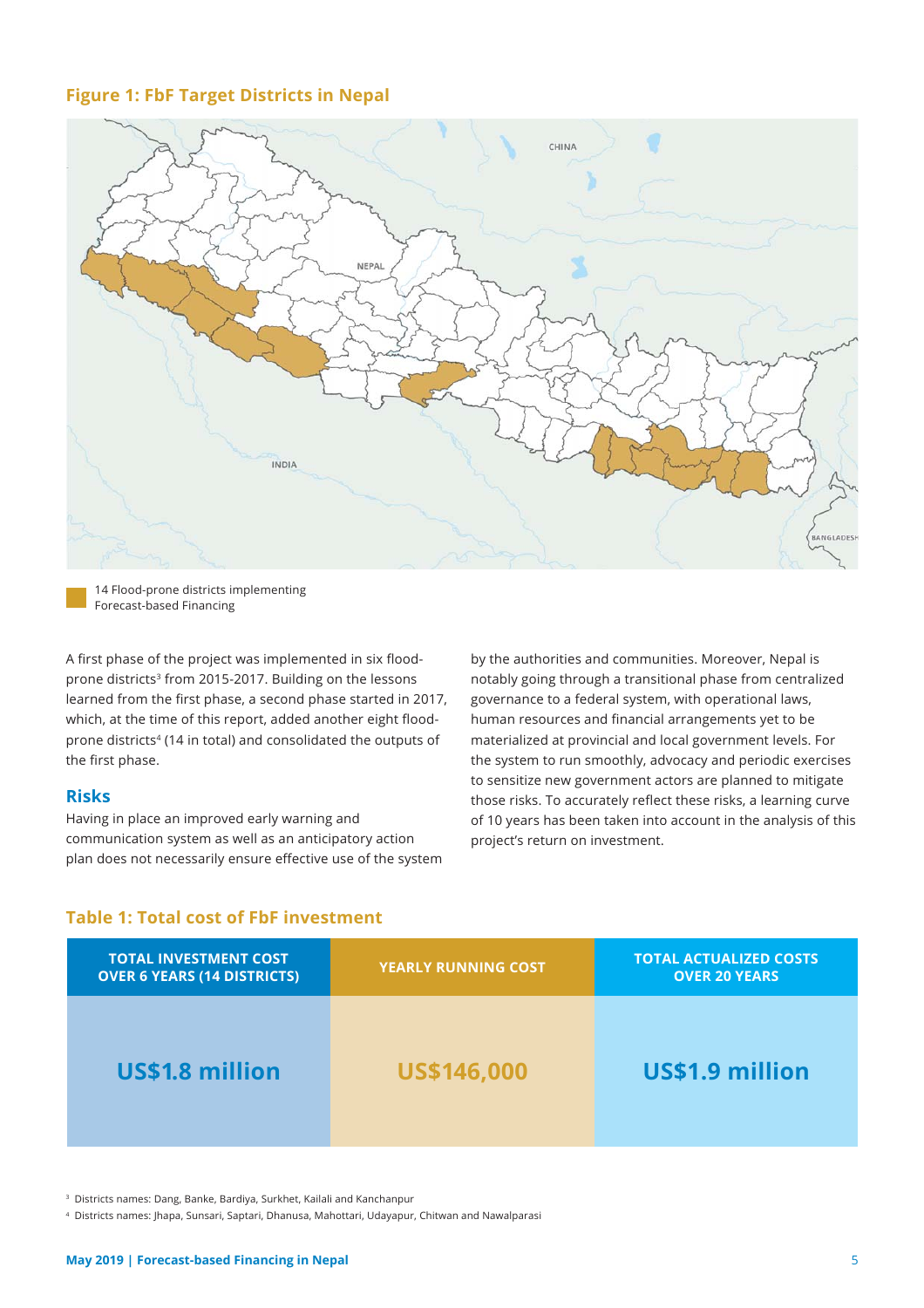

In August of 2017, WFP began food distributions to 180,000 people in Nepal in response to floods. The damage caused by the floods to homes near the river bank is clearly visible.

### **Table 2: With or Without Forecast-based Financing**

| Response<br>Scenarios<br>Analysed     | <b>RESPONSE SCENARIO 1:</b><br><b>WITH FORECAST-BASED FINANCING</b>                                                                                                                                                                                                                                                                                                                                                                                                                                                                                                                                                                                                                                                                                                                                                                                                                                                                                                                                                 | <b>RESPONSE SCENARIO 2:</b><br><b>WITHOUT FORECAST-BASED FINANCING</b><br>(Traditional humanitarian response)                                                                                                                                                                                                                                                                                                              |  |  |
|---------------------------------------|---------------------------------------------------------------------------------------------------------------------------------------------------------------------------------------------------------------------------------------------------------------------------------------------------------------------------------------------------------------------------------------------------------------------------------------------------------------------------------------------------------------------------------------------------------------------------------------------------------------------------------------------------------------------------------------------------------------------------------------------------------------------------------------------------------------------------------------------------------------------------------------------------------------------------------------------------------------------------------------------------------------------|----------------------------------------------------------------------------------------------------------------------------------------------------------------------------------------------------------------------------------------------------------------------------------------------------------------------------------------------------------------------------------------------------------------------------|--|--|
| <b>EARLY WARNING</b><br><b>SYSTEM</b> | The early warning system is able to provide<br>indications on flooding up to 15 days before the<br>disaster and provide an alert to the population<br>72 hours before the flood.                                                                                                                                                                                                                                                                                                                                                                                                                                                                                                                                                                                                                                                                                                                                                                                                                                    | Even if an early warning system is in place, it only<br>provides an alert 4-5 hours before the disaster.<br>Given the additional communication challenges<br>between the district authorities and the communities<br>and the lack of procedures, the national disaster<br>preparedness and response frameworks heavily<br>focus on post-disaster rescue and life-saving measures.                                          |  |  |
| <b>ANTICIPATORY</b><br><b>ACTION</b>  | Following an early warning, the authorities and<br>communities in the 14 target districts undertake<br>preparedness and anticipatory actions in accordance<br>with the SOPs to protect people and assets. These actions<br>are implemented at ten, three and one day(s) ahead of<br>the flood before transitioning to emergency response:<br>• Inform farmers to delay planting or harvest crops<br>depending on seasonal calendar;<br>• Prepare Non-food Items (NFIs) and inform farmers<br>to protect fish and poultry farms;<br>• Formation of Emergency Team, Information<br>and Communication Team, Medical Team, Relief<br>Distribution Team;<br>• Emergency stockpiling of shelter materials, NFIs,<br>food, water and medicines in a strategic location for<br>distribution in minimal time;<br>• Prepare and distribute Go-Bags, water-proof<br>document pouches and medical and hygiene kits<br>• Evacuate the infirm and disabled, and ensure shelter<br>protection arrangements for women and children. | No significant anticipatory actions are taken<br>to protect people and assets.                                                                                                                                                                                                                                                                                                                                             |  |  |
| <b>RESPONSE</b>                       | Once the flood occurs, damages to infrastruc-ture,<br>people and livelihoods assets are limited. The<br>time, and above all, the quality of the re-sponse<br>is improved since the government and other<br>humanitarian actors have more time to get ready to<br>respond. The cost of the response and the recovery is<br>thus also reduced.                                                                                                                                                                                                                                                                                                                                                                                                                                                                                                                                                                                                                                                                        | Once the flood hits, people usually try to evacuate,<br>leaving their livelihoods behind. Often the population<br>does not want to leave their home without their<br>belongings, putting their own life at risk. The affected<br>population usually receives some support from the<br>government, but this is not systematized. The number<br>of affected people is high, as are the response,<br>recovery time and costs. |  |  |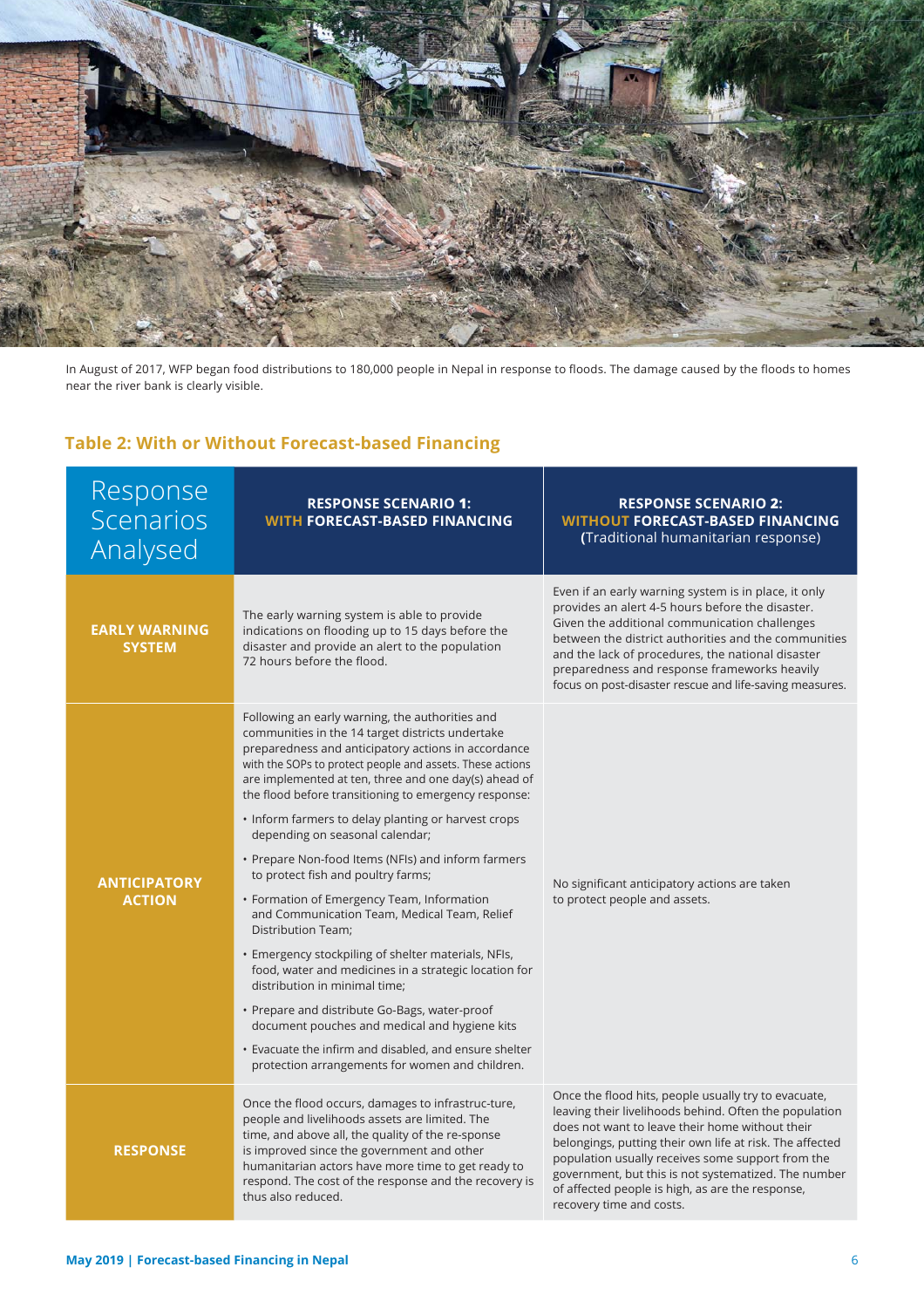## **OECD-DAC Criteria\* Results: Comparative Benefits of Response Scenario 1 Over Response Scenario 2**

#### **Effi ciency**

- The average cost for one emergency of an average size (175,000 affected people) is approximately US\$10.1 million in the WITH scenario and US\$31.5 million in the WITHOUT scenario. Thus, the cost savings per response are US\$21.4 million.
- For each dollar invested, US\$34,39 is saved (after deduction of the investment costs, over 20 years).

#### **Apropriateness / relevance**

- The SOPs for anticipatory actions are tailored to the district level taking into account local communities' needs. Thanks to an improved early warning system (increased lead time), the response can be better prepared, linked with anticipatory actions and aligned with local needs.
- The investment increases the level of ownership of emergency preparedness and response at the district level and strengthens the overall capacity of the government in the area of planning, early warning, communication, preparedness and anticipatory actions. FbF has been included in the Nepal Strategic Action Plan for Disaster Risk Reduction and Management 2018-2030 and the SOPs have become part of the DDRC disaster preparedness and response plan. By 2030, it is expected that the Nepal Government will be able to lead the planning and implementation process of emergency preparedness and anticipatory action formulated in the FbF project.

#### **Eff ectiveness**

• While the 0.5 days of time saved is not substantial, the investment's aim is to reduce the number of people and assets affected rather than the amount of time saved to provide a response. However, in the WITH scenario, given that the alert is provided much earlier, the authorities can better plan for the response, while in the WITHOUT scenario, the response is not systematized and could be poorly planned.

• Based on experts' judgment and experience, on average the investment is expected to significantly reduce the quantity of damaged assets, for example if 100 livelihood assets are damaged in the WITHOUT scenario, only 50 are damaged in the WITH scenario.

#### **Connectedness**

- The total carbon savings reach 42 kg CO2e per dollar invested.5 This is due to the reduced transport of relief items given the lower number of people affected when anticipatory actions have been implemented.
- By protecting the livelihoods of the population, future negative impacts on food security can be avoided (protecting seeds, cattle, tools and etc. for the next planting season)

#### **Coverage**

- The investment allows implementation of preparedness and anticipatory actions in case of a forecast for floods in the 14 flood-prone districts of the Terai region.
- It provides more time and specific instructions on how to support vulnerable groups (pregnant and lactating women, disabled, elderly and children) which constitute about 23 percent of the population of the 14 concerned districts.

#### **Coherence**

• FbF directly contributes to proactive disaster management as specified in the SENDAI framework.

#### **Coordination**

- The formulation and implementation of SOPs bring humanitarian actors (on average, 35 actors per district) together and specific actions are jointly defined for each actor in the case of a forecast for floods.
- The investment also improves the collaboration between government institutions (Department of Hydrology and Meteorology and the Ministry of Home Affairs) for early warning and preparedness.

 *Source: Historical Records (MoHA) and Expert Consultation*

#### **Table 3: Damage Reduction by Category**

| <b>CATEGORY</b>                               | <b>Dividendi</b><br><b>Population</b> | Vulnerable Cattle Food Seeds Public<br>People |     | (MT) |     | (MT) Buildings | Private<br><b>Buildings</b> | <b>Roads</b> | Water<br>(KM) Infrastructure | <b>Crops</b><br><b>Hectare</b> |
|-----------------------------------------------|---------------------------------------|-----------------------------------------------|-----|------|-----|----------------|-----------------------------|--------------|------------------------------|--------------------------------|
| <b>DAMAGE</b><br><b>REDUCTION<sup>6</sup></b> | 58%                                   | 75%                                           | 50% | 75%  | 75% | 25%            | 33%                         | 33%          | 25%                          | 50%                            |

\* See Annex for detailed description

<sup>5</sup> The CO2e is calculated for both scenario using the following formula: MT\*KM\*GHC coefficient. The two scenarios are then compared and related

to the cost of the investment.

6 (assets damaged WITHOUT - assets damaged WITH)/ (assets damaged WITHOUT)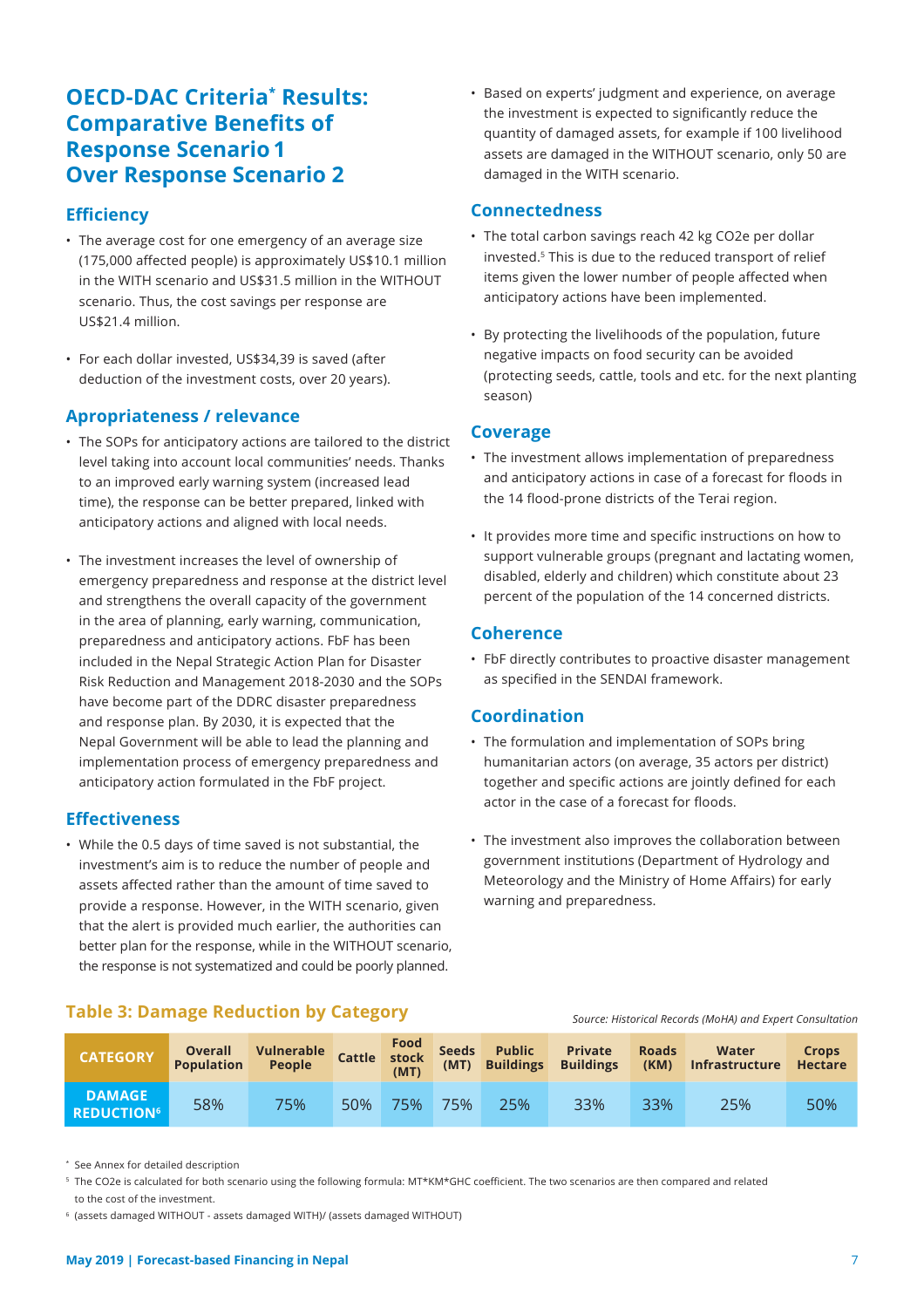## Global Map of WFP FbF Countries and Hazards



**DROUGHT FLOOD MULTI-HAZARD CYCLONE**





#### **© 2018 World Food Programme**

The designations employed and the presentation of material in this map do not imply the expression of any opinion whatsoever on the part of WFP concerning the legal or constitutional status of any country, territory or sea area, or concerning the delimitation of frontiers.

\*\* A dispute exists between the governments of Argentina and the United Kingdom of Great Britain and Northern Ireland concerning sovereignty over the Falkland Islands (Malvinas). \*\*\* Final boundary between the Republic of the Sudan and the Republic of South Sudan has not yet been determined.

\* Dotted line represents approximately the Line of Control in Jammu and Kashmir agreed upon by India and Pakistan.

## Conclusion

The results of the humanitarian return on investment analysis confirm the existing evidence on the benefits of early warning and anticipatory action systems. Not only does the FbF modality offer a process to limit damages caused by a natural hazard on vulnerable people (75 percent damage reduction) and assets (50 percent of damage reduction on crops and cattle) and thus save a significant amount of money in the immediate response (US\$34 per dollar invested) but it also further decreases long-term recovery needs and costs. The capacity development aspect of the FbF project is not negligible and has the potential to reduce the national dependency on external support when a disaster occurs.

Finally, the project helps better coordinate preparedness and response by convening various government institutions, communities and humanitarian actors. Given the increasing unpredictability and magnitude of climate-related disasters, FbF is becoming increasingly relevant for disaster-prone countries. The study shows the pertinence of investing additional resources in replicating similar anticipatory action projects in analogous contexts. Additional H-ROI studies would help corroborate the results in other contexts. It would also be useful to undertake ex-post analysis to validate the anticipated FbF benefits assessed by the H-ROI model used in the present study.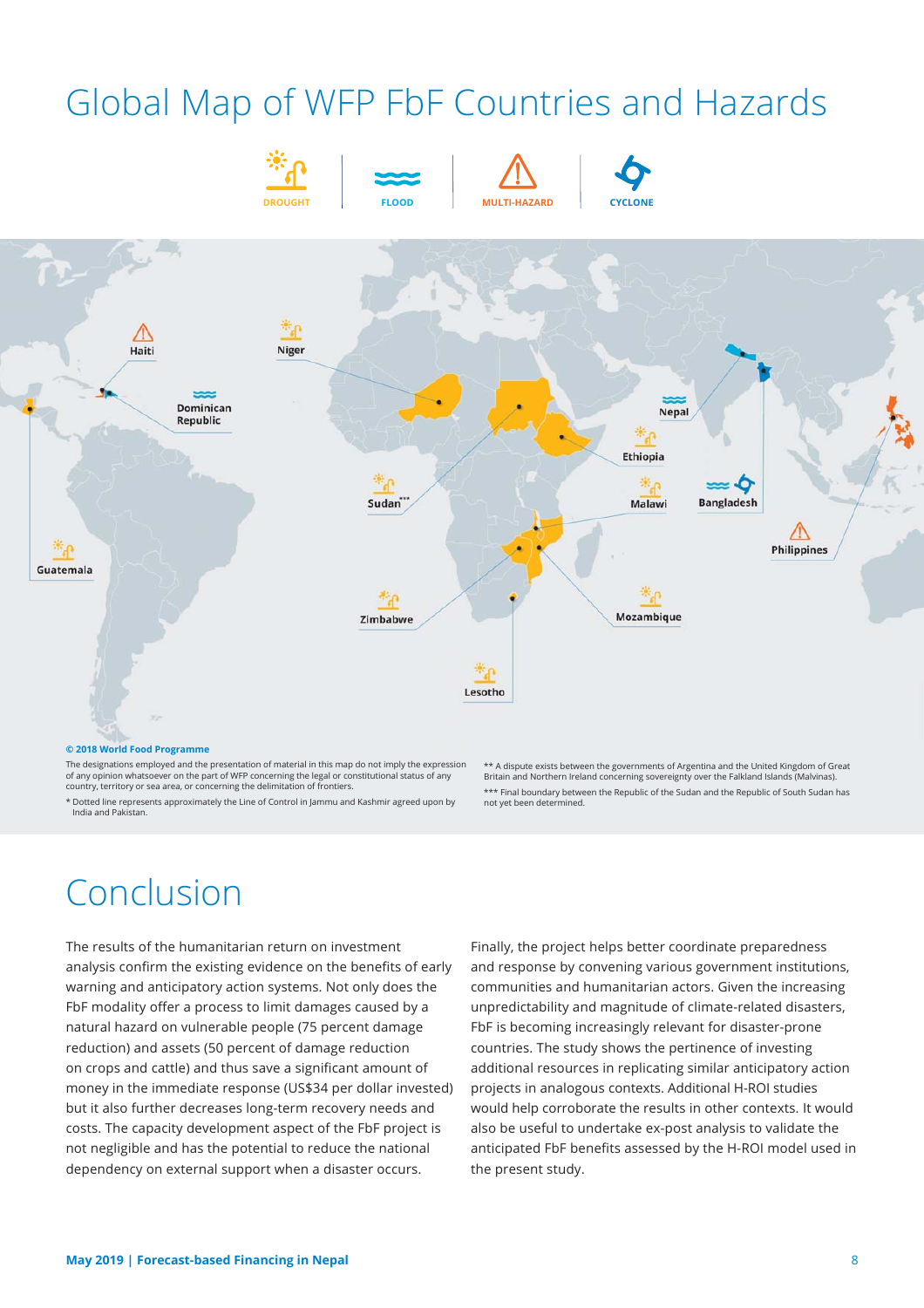## Annex

#### **1. Key assumptions of the analysis**

- Time horizon over which the results are evaluated: 20 years.
- Learning curve starting at 25% with a yearly increase of 7.5% for 10 years.
- With the investment in place (WITH scenario), when an alarm is given, anticipatory actions established in the SOP are implemented with a cost of approximately US\$110,000 per 10,000 affected people. When the flood hits, the response cost reaches about US\$6,000 per 10,000 affected people.
- If the investment is not done (WITHOUT scenario), no preparatory action is taken and the response cost reaches US\$1,087,000 million per 10,000 affected people.
- For every 100 floods, the probability that the alarm is given reaches 80%. In the remaining 20% of cases, the flood is not detected and no preparation is done.
- For every 100 alarms, 30 are false and unnecessary preparation is done (US\$110,000 per 10,000 people).
- Without the investment, 60% of the population is affected and need support for three months. Thanks to the investment, 25% of the people are affected and thus need emergency support for three days as emergency kits will already have been distributed as part of the preparation activities defined in the SOP.

#### **2. Cost-savings calculation model**

For the cost of response WITH SOP Scenario,7 using the average cost for one event (from the far right column in table below) that on average impacts 175,000 people out of a population of 290,000 is calculated: US\$347,665\*(290,000/10,000) = US\$10.1 million.

In the WITHOUT a SOP Scenario,<sup>8</sup> the average cost of one event is far higher (from the table below), on average impacting 175,000 people out of a population of 290,000, calculated as follows: US\$1,086,636\*(290,000/10,000) = US\$31.5 million.

Therefore, the saving per event equals 31.5-10.1= US\$21.4 million from the end of the learning period (from year 11 after the end of the investment period).

Starting from this value, the total saving over 20 years (including the investment period) is calculated, taking into account the following factors:

- Period needed to fully implement the investment: 6 years, savings for all 14 districts start from year 6.
- Enabling running costs: after the investment implementation period, running costs must be sustained on a yearly basis to maintain the capability of implementing the SOPs in case of emergency (simulations, SOPs review, general preparedness), estimated at US\$146,000 per year.
- Learning curve: savings per event are assumed to be only 25% of the maximum value (21.4 million US\$) in the first year after the end of the investment period and grow up linearly to 100% in the eleventh year.
- Average affected population: each year, within the 14 districts, flooding affects 175,000 people in an area with about 290,000 resident people.
- Yearly discount rate: a 10% discount rate applies to all cost elements (savings in case of an emergency event, investment cost, enabling running costs).

Over 20 years, the resulting total discounted savings reach US\$64.9 million with the discounted investment (initial investment + enabling running costs) equaling US\$1.9 million, therefore, 64.9/1.9= US\$34.39 are saved per US dollar invested.

|                                      |                             |                                                                                              |                                           | Cost sustained each time, referring to one<br>event involving 10,000 resident people (US\$) |                                                     |                                                 |                      |         |                                          |                                |           |
|--------------------------------------|-----------------------------|----------------------------------------------------------------------------------------------|-------------------------------------------|---------------------------------------------------------------------------------------------|-----------------------------------------------------|-------------------------------------------------|----------------------|---------|------------------------------------------|--------------------------------|-----------|
| Cost-Savings<br>Calculation<br>Model |                             | N. of times<br>the alarm<br>is given or<br>not given,<br>out of 100<br>emergency<br>events N | Cost of<br>preparation<br><b>WITH SOP</b> | Cost of<br>response,<br><b>WITH SOP</b>                                                     | Cost of<br>response<br><b>WITHOUT</b><br><b>SOP</b> | Cost of<br>response<br>if alarm is<br>not given | Cost<br>$\mathsf{C}$ | $N*C$   | <b>Total cost</b><br>for $100$<br>events | Average<br>cost for<br>1 event |           |
|                                      |                             |                                                                                              | 109,993                                   | 5,777                                                                                       | 1,086,636                                           | 1,086,636                                       |                      |         |                                          |                                |           |
|                                      | Event                       | Alarm<br>is given                                                                            | 80                                        | 109,993                                                                                     | 5,777                                               |                                                 |                      | 115,770 | 9,261,577                                |                                |           |
| <b>WITH</b>                          | happens                     | Alarm is<br>NOT given                                                                        | 20                                        |                                                                                             |                                                     |                                                 | 1,086,636            |         | 1,086,636 21,732,713                     | 34,765,485                     | 347,655   |
|                                      | Event<br>does NOT<br>happen | Alarm is<br>given                                                                            | 34                                        | 109,993                                                                                     |                                                     |                                                 |                      | 109,993 | 3,771,195                                |                                |           |
| <b>WITHOUT</b>                       | Event<br>happens            |                                                                                              |                                           |                                                                                             |                                                     | 1,086,636                                       |                      |         |                                          |                                | 1,086,636 |

#### **Table 4: Cost-Savings per Scenario**

7,8 After the 10 years of learning period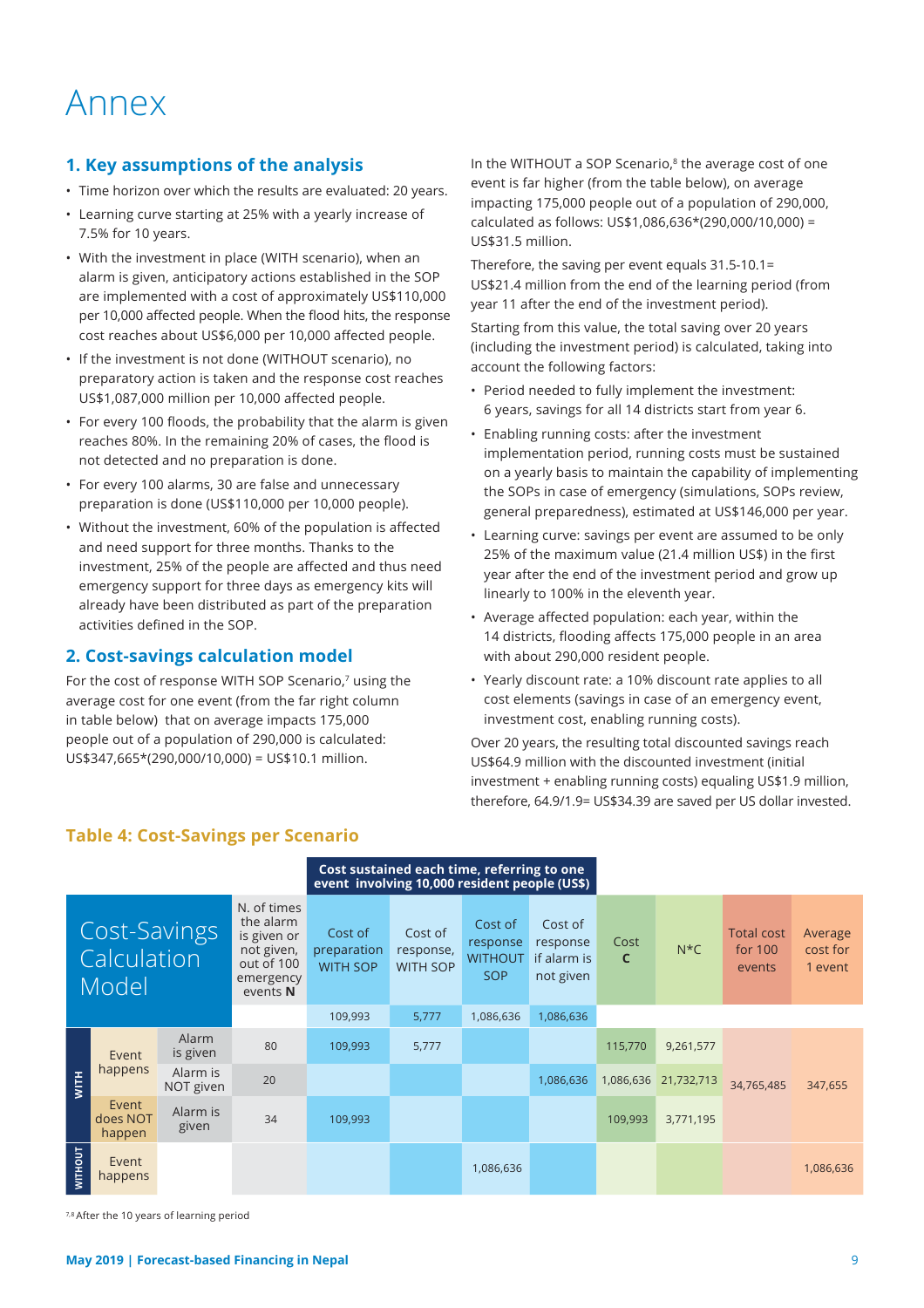### **3. OECD-DAC criteria**

| <b>DAC CRITERION</b>                    | <b>DEFINITION</b>                                                                                                                                                                                                                                                                                                                                                                                                                              |
|-----------------------------------------|------------------------------------------------------------------------------------------------------------------------------------------------------------------------------------------------------------------------------------------------------------------------------------------------------------------------------------------------------------------------------------------------------------------------------------------------|
| <b>Appropriateness</b><br>and relevance | Relevance is concerned with assessing whether the project is in line with local needs and priorities (and<br>donors' policy). Appropriateness is the tailoring of humanitarian activities to local needs, increasing<br>ownership, accountability and cost-effectiveness accordingly.                                                                                                                                                          |
| <b>Effectiveness</b>                    | Effectiveness measures the extent to which an activity achieves its objectives, or whether they can be<br>expected to be achieved on the basis of the outputs. Implicit to effectiveness is timeliness.                                                                                                                                                                                                                                        |
| <b>Efficiency</b>                       | Efficiency measures the outputs - qualitative and quantitative - achieved as a result of the inputs.<br>Calculation of efficiency generally requires comparisons of different approaches to achieving an output<br>in order to assess whether the most efficient approach has been used. Implicit to the criterion of<br>efficiency is financial saving.                                                                                       |
| <b>Impact</b>                           | Impacts are the wider effects - social, economic, technical and environmental - of a project on<br>individuals, gender and age groups, communities and institutions. Impacts can be intended or<br>unintended, positive or negative, macro-level (sectors) or micro-level (households). The overall impact<br>of a project refers mainly to short-term impacts that can also have long-term impacts.                                           |
| <b>Connectedness</b>                    | Connectedness refers to the need to ensure that activities for a short-term emergency response are<br>carried out in a way that take into account longer-term, interconnected problems (medium- and long-<br>term effects, sustainability).                                                                                                                                                                                                    |
| Coverage                                | The need to reach all major population groups facing life-threatening suffering wherever they are.                                                                                                                                                                                                                                                                                                                                             |
| <b>Coherence</b>                        | The need to assess security, development, trade and military as humanitarian policies in order to<br>ensure that they are consistent and, particularly, that they all take into account humanitarian and<br>human rights considerations.                                                                                                                                                                                                       |
| Coordination                            | The systematic use of policy instruments in order to deliver humanitarian assistance in a cohesive and<br>effective manner. Such instruments include strategic planning, gathering of data and management<br>of information, mobilization of resources and ensuring accountability, a functional division of labour,<br>negotiation and maintenance of a serviceable framework with host political authorities and provision of<br>leadership. |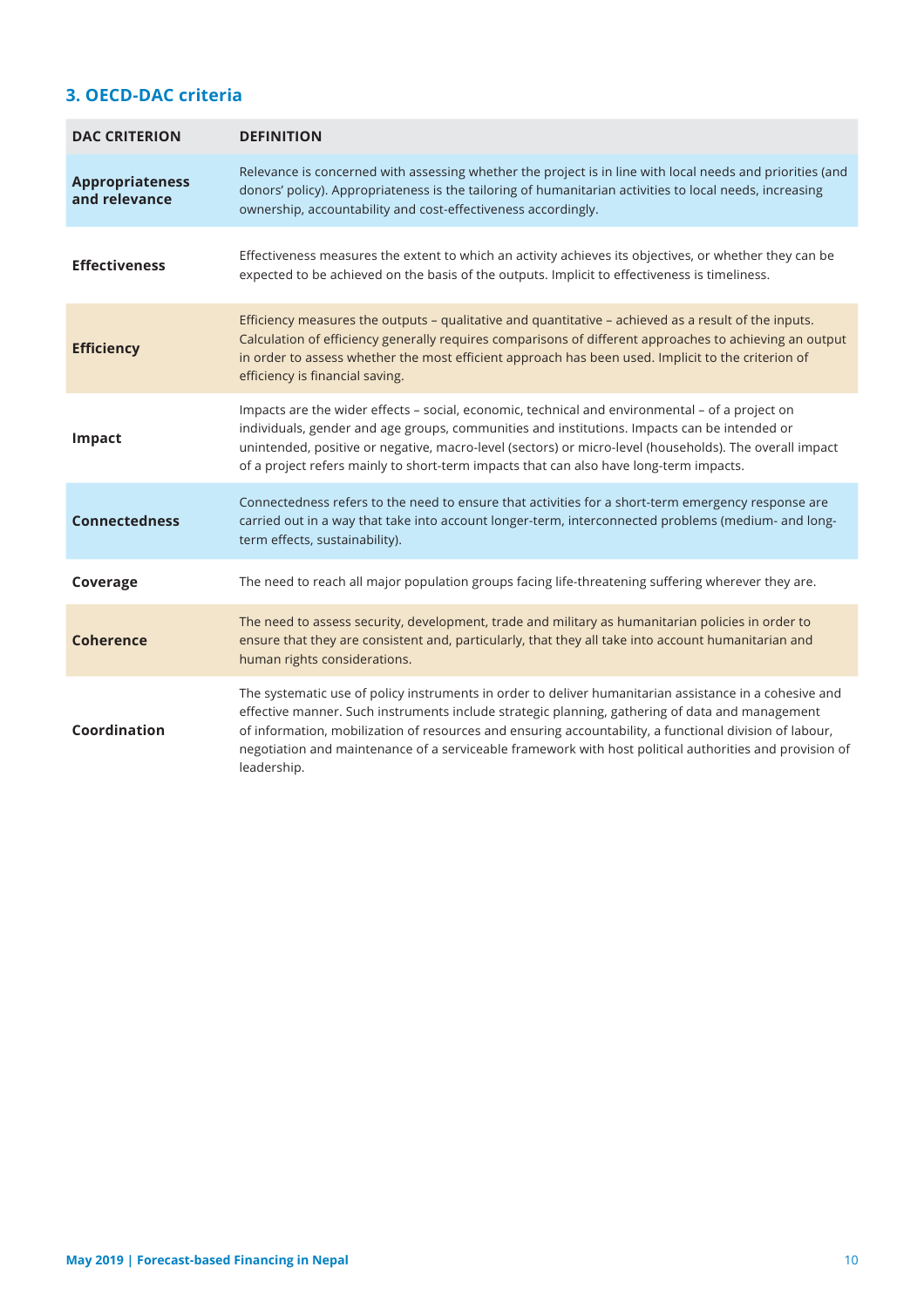# Acronyms

| <b>DDRC</b>     | District Disaster Response Committee                                                           |
|-----------------|------------------------------------------------------------------------------------------------|
| <b>DHM</b>      | Department of Hydrology and Meteorology                                                        |
| <b>DRR</b>      | Disaster Risk Reduction                                                                        |
| <b>FbF</b>      | <b>Forecast-based Financing</b>                                                                |
| <b>H-ROI</b>    | Humanitarian Return on Investment                                                              |
| <b>MoHA</b>     | Ministry of Home Affairs                                                                       |
| <b>NFI</b>      | Non-food Item                                                                                  |
| <b>NRCS</b>     | <b>Nepal Red Cross Society</b>                                                                 |
| <b>OECD-DAC</b> | Development Assistance Committee of the Organisation for Economic Co-operation and Development |
| <b>ROI</b>      | Return on Investment                                                                           |
| <b>SOPS</b>     | <b>Standard Operating Procedures</b>                                                           |
| <b>WFP</b>      | <b>World Food Programme</b>                                                                    |

# Photo Credit

Cover Photo: WFP/James Giambrone Photo page 6: WFP/Yashaswi Shrestha